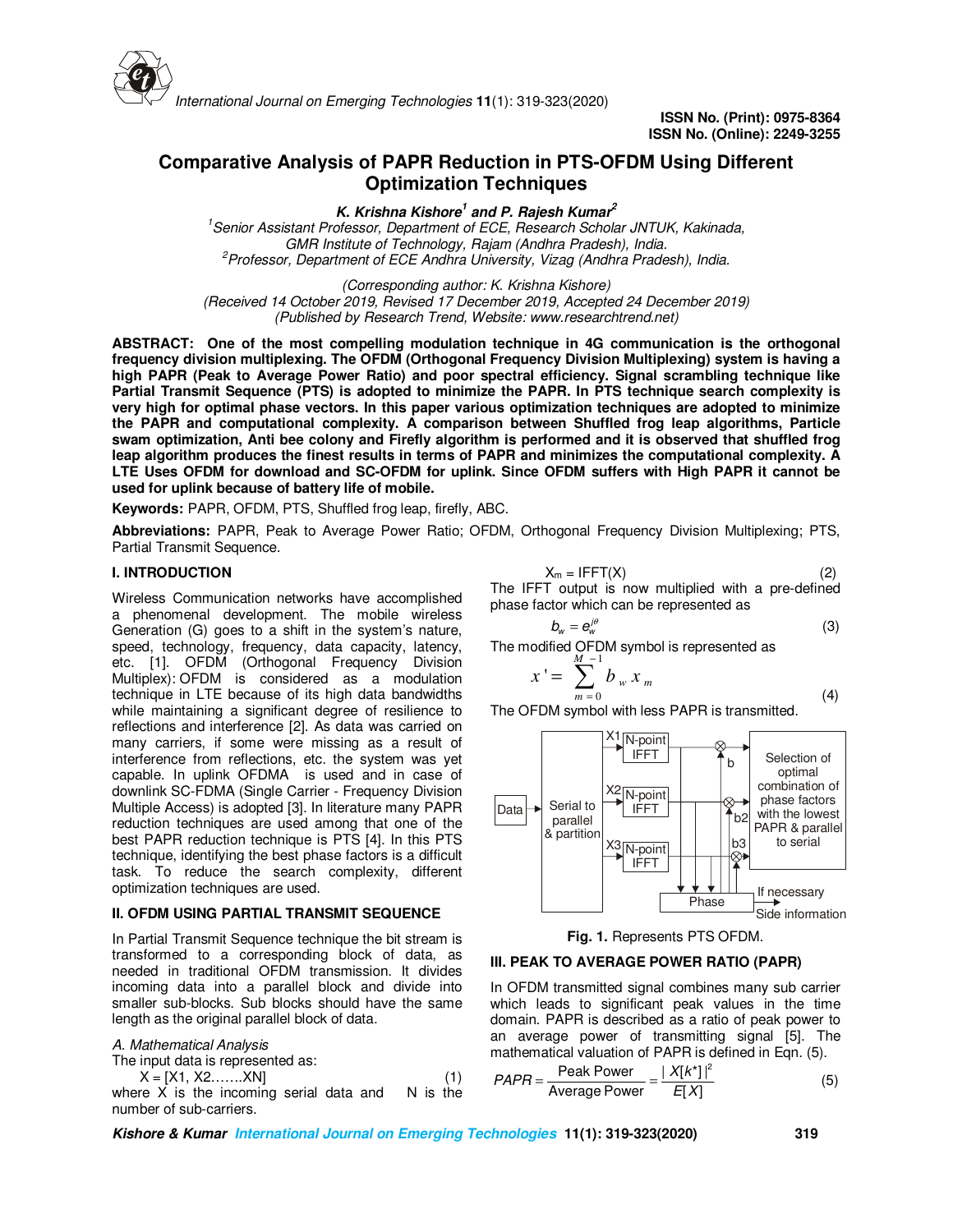The transmitted samples are IFFT samples of information symbols so the *k*th sample of IFFT symbol can be described as below

$$
x(k) = \frac{1}{N} \sum_{i=0}^{N-1} X(i) e^{\frac{j2\pi ki}{N}}
$$
 (6)

## **IV. OPTIMIZATION**

The objective function for optimization is PAPR of time domain transmitting signal as shown in Eqn. (5). Time domain signal is modified by multiplying phase factors so the modified OFDM signal will be 'X' as described in Eqn. (6) [6].

 $X(t) = ((X_1 * p_1) + (X_2 * p_2) + (X_3 * p_3) + \dots + (X_B * p_B))$  (7) Here Cost function is PAPR of UFMC with respect to phase vector so the cost function has a dependency on variable 'p'. So Cost Function can be defined as below Eqn. (8) [7].

$$
F(p) = \frac{\max\{|x'(p)|^2\}}{\arg\{|x'(p)|^2\}}
$$
 (8)

The optimizer have to find the 'P' that will bring PAPR of OFDM to low. In this we used five different optimizers like Artificial bee colony algorithm

- Particle swarm algorithm
- Shuffled frog leap algorithm
- Fireflies algorithm.

#### *A. Artificial Bee Colony Algorithm*

Employed bee to search the food source which is equal to randomly generated phase factor vector. Scouts search for new sources (phase vectors) if they are not observed by a random generation. Onlookers will select the best among them. ABC optimization approach is given as follows [8]

1. Phase initialization

2. Repetition of phase of employed bees, onlooker bees and scout bees

3. Memorize the best solution achieved so far



**Fig. 2**. Flowchart for Artificial Bee Colony Algorithm.

#### *B. Particle Swarm Optimization Algorithm*

The optimization work flow as follows randomly generate the phase vectors i.e. birds or particles, Calculate fitness function, Check the best among group called local best, Calculate velocity which direct the bird towards the local optima Velocity α (difference between current position and local optima). The next position of birds are calculated with respect to the previous position an velocity as follows [9].

Next position = present position + present velocity



**Fig. 3.** Flow chart of Particle Swarm Algorithm.

#### *C. Firefly algorithm*

Firefly algorithm depended on the glimmering examples and conduct of fireflies. In essence, Firefly algorithm three idealized rules that Fireflies are unisex, engaging quality is relative to the brightness so they both abatement as their separation increments and the firefly brightness is obtained by the landscape of the objective function [10-11].



**Fig. 4.** Flow chart of Fire-Flies Algorithm.

**Kishore & Kumar International Journal on Emerging Technologies 11(1): 319-323(2020) 320**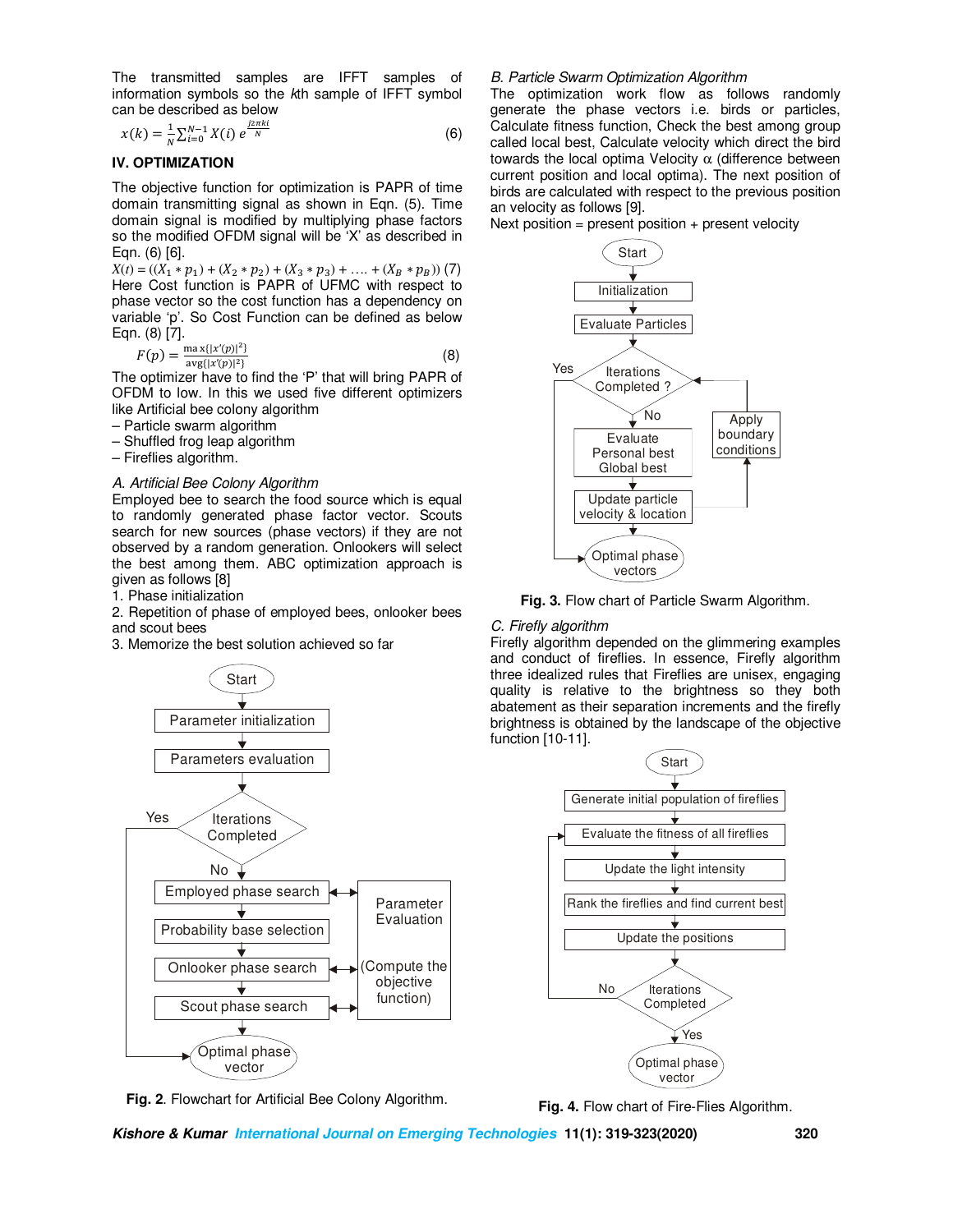### *D. Shuffled Frog Leap Algorithm (SFLA)*

SFLA is meta-heuristic search algorithm for optimization. The SFLA is cooperative base search algorithm, inspired by natural memetics [12-13]. SFLA is inspired by the memetic nature of group of frogs while searching for the food resources. SFLA adopt the both deterministic and random approaches, deterministic nature help as cooperative nature to improve the chance of acquiring optimality by sharing information with other in population. The random help to explore the search space and to find new dimensions in search space. In SFLA the information transfer by observing actions of frog whereas in other natural inspired algorithms the information is transfer in crossover which need two parents, so degree of freedom for information transfer is more in SFLA**.** [14-15]

#### **Overview of SFLA**

**Initialization**: First generate F frogs randomly pop(i)=1,2…,F.

## **Global exploration**

Step 1: If total number of memeplexes are K then each memeplex contains N frogs. So F=MN. Record local

best from each memeplex  $L_M^{\text{best}}$  and global best among all memeplexes are G<sub>best</sub>.

Step 2: Memetic evaluation will be performed within each memeplex to attain local best outlined below.

Step 3: After completing local memtic evolution the memeplexes will be shuffled to form new memeplexes. Check stopping criteria if satisfies end the process and record *G*<sub>best</sub> as solution. Otherwise go to the Step 1.



**Fig. 5.** Flow chart for SFLA to optimize PAPR.

#### **Local exploration**

Step 1: The maximum iterations "I<sub>sub</sub>" for local exploration and number of frogs "N<sub>sub</sub>" in sub-memeplex is initialized.

Step 2: Sub-memeplex is formed by the fitness of each frogs, if fitness is more it will place in sub-memeplex. Rank the frogs in sub-memeplex with their fitness as Sbest to Sworst. Update the worst frogs with following equations.

$$
f_{\text{worst}}(\text{new}) = f_{\text{worst}}(\text{old}) + D \tag{9}
$$

 $D = rand * (S_{\text{best}} - f_{\text{worst}}(\text{old}))$  (10)

Here D is step size. Validate the new values  $(D_{\text{min}} < D < D_{\text{max}})$ . If valid, update the f<sub>worst</sub>, go the step 5. If not go to the step 3.

Step 3: Update the fworst with Eqn. (13) but, step size D as in Eqn. (11). Validate new value. If valid update the f<sub>worst</sub>, go to the step 5. If not go to the step 4.

$$
D = rand * (G_{\text{best}} - f_{\text{worst}}(old))
$$
\n(11)

Step 4: Generate a random and valid frog position f<sub>new</sub> and replace with the fworst (old). Go to the step 5.

Step 5: Check if maximum iterations completed if true terminate the process record best values in memeplex. If not go to the step 2.

### **V. RESULTS**

The below results is obtained by varying the iteration from 10 to 100 and by various optimization. Fig. 6 shows the CCDF plot for 10 iterations and the PAPR value for OFDM is 8.0978, the PAPR for PTS OFDM is 7.2751, the PAPR for PSO-PTS-OFDM is 7.0384,the PAPR for AC-PTS-OFDM is 6.691, the PAPR for FF-PTS-OFDM is 6.59 and the PAPR of SFL-PTS-OFDM is 6.56.



**Fig. 6.** CCDF PLOT for 10 iterations.

Fig. 6 shows the CCDF plot for 20 iterations and the PAPR value for OFDM is 7.456, the PAPR for PTS OFDM is 7.044, the PAPR for PSO-PTS-OFDM is 7.062, the PAPR for ABC-PTS-OFDM is 6.710, the PAPR for FF-PTS-OFDM is 6.492 and the PAPR of SFL-PTS-OFDM is 6.462.

Fig. 7 shows the CCDF plot for 50 iterations and the PAPR value for OFDM is 7.339, the PAPR for PTS OFDM is 7.0144, the PAPR for PSO-PTS-OFDM is 7.040, the PAPR for ABC-PTS-OFDM is 6.628, the PAPR for FF-PTS-OFDM is 6.36 and the PAPR of SFL-PTS-OFDM is 6.265.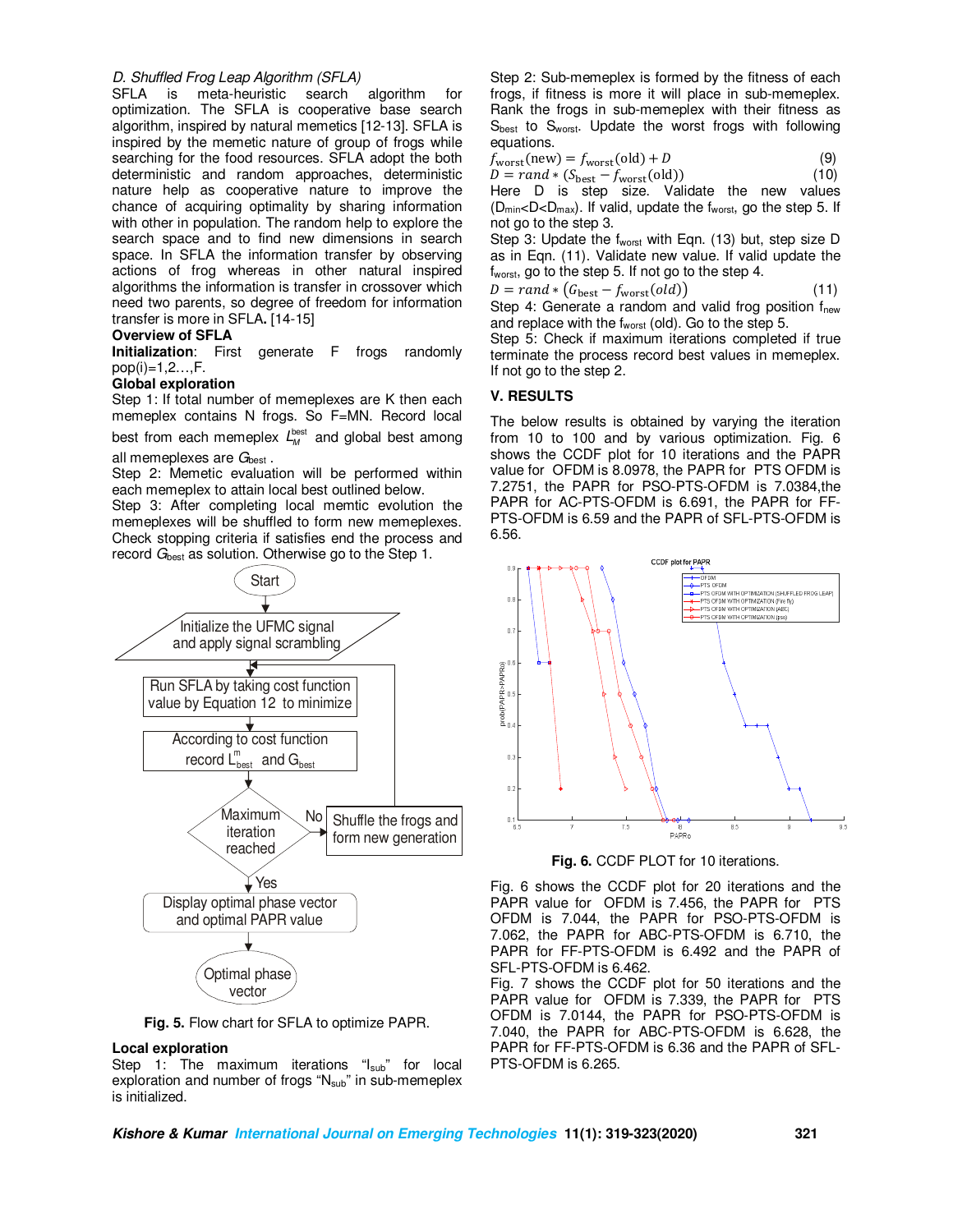



**Fig. 8**. CCDF PLOT for 50 iterations.

Fig. 8 shows the CCDF plot for 100 iterations and the PAPR value for OFDM is 7.239, the PAPR for PTS OFDM is 6.687, the PAPR for PSO-PTS-OFDM is 6.933, the PAPR for ABC-PTS-OFDM is 6.649, the PAPR for FF-PTS-OFDM is 6.3082 and the PAPR of SFL-PTS-OFDM is 6.265.



**Fig. 9.** CCDF PLOT for 100 iterations.

Fig. 9 and 10 shows the CCDF plot for 50 iterations and the PAPR value for OFDM is 7.213, the PAPR for PTS OFDM is 6.997, the PAPR for PSO-PTS-OFDM is 6.833, the PAPR for ABC-PTS-OFDM is 6.649, the PAPR for FF-PTS-OFDM is 6.3082 and the PAPR of SFL-PTS-OFDM is 6.265.





**Fig. 11.** CCDF PLOT for 100 iterations.

#### **VI. CONCLUSION**

From the above results it is observed that PTS-OFDM with shuffled frog leap algorithm produces best results when compare to OFDM and PTS-OFDM and other optimization techniques as iterations increases the PAPR value decreases and it is almost equal 6.23 dB. As the functional parameters of optimization techniques varies the PAPR value is obtained for less number of iterations. It is also observed that the Computational complexity is very less for SFL when compared to other optimization techniques.

**Conflict of Interest.** There is no conflict of interest.

#### **REFERENCES**

[1]. Vora, L. J. (2015). Evolution of mobile generation technology: 1G to 5G and review of upcoming wireless technology 5G. *International Journal of Modern Trends in Engineering and Research*, *2*(10), 281-290.

[2]. Aldirmaz, S., Serbes, A., & Durak-Ata, L. (2010). Spectrally efficient OFDMA lattice structure via toroidal waveforms on the time-frequency plane. *EURASIP Journal on Advances in Signal Processing*, *2010*, 1-8. [3]. Hwang, T., Yang, C., Wu, G., Li, S., & Li, G. Y.

(2009). OFDM and its wireless applications: A<br>survey IEEE transactions on Vehicular survey. *IEEE transactions on Technology*, *58*(4), 1673-1694.

**Kishore & Kumar International Journal on Emerging Technologies 11(1): 319-323(2020) 322**